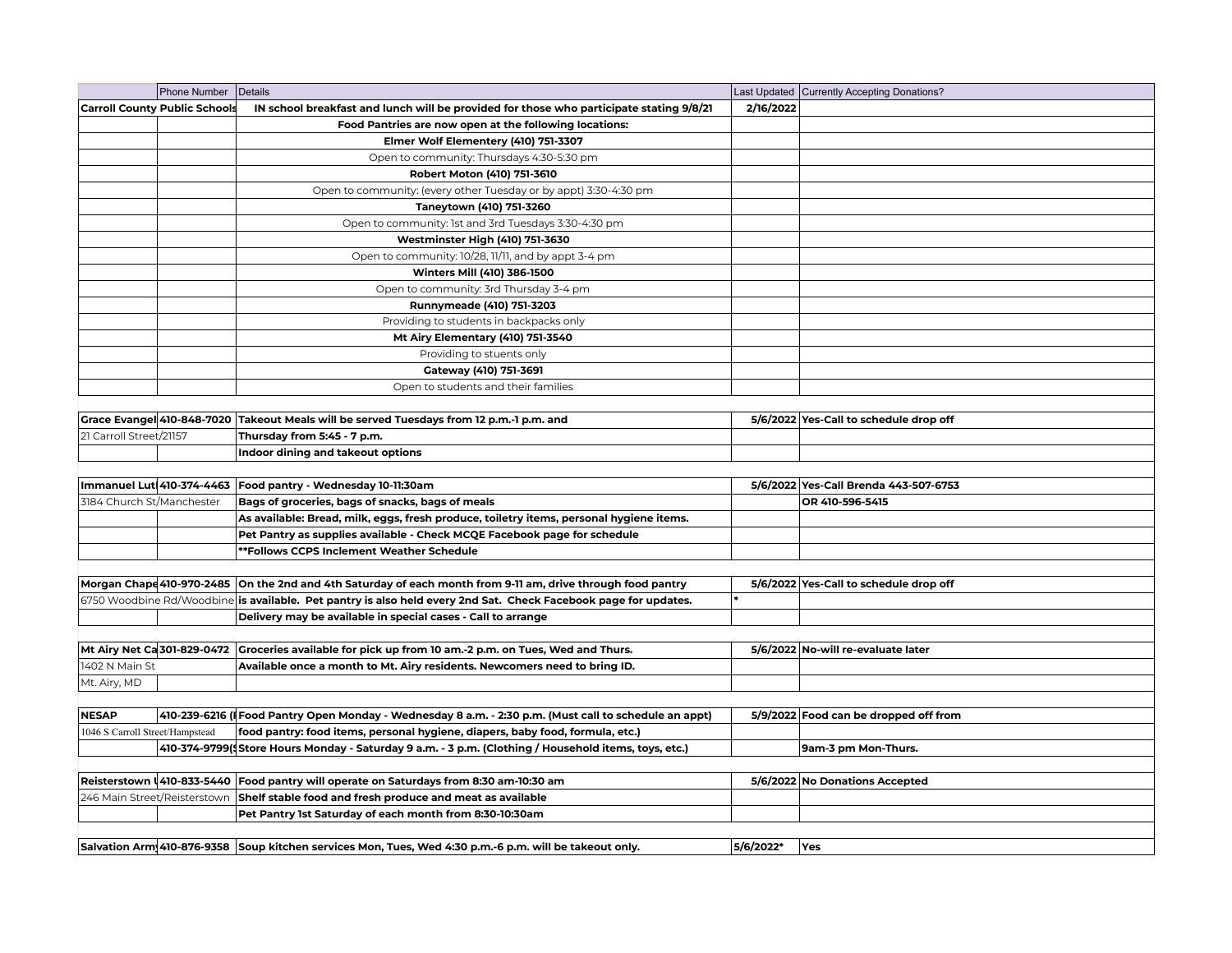| 300 Hahn Rd/Westminster      |                                             | Food pantry: Appts preferred - call to schedule (Mon - Fri 8-4pm)                                                        |              |                                               |
|------------------------------|---------------------------------------------|--------------------------------------------------------------------------------------------------------------------------|--------------|-----------------------------------------------|
|                              |                                             |                                                                                                                          |              |                                               |
|                              |                                             | St. Mary's Luth 443-244-0453 Drive through food Pantry every 1st and 3rd Wednesday from 5-6 p.m.                         |              | 5/9/2022 Yes, call to schedule drop off       |
| <b>Community Food Pantry</b> |                                             |                                                                                                                          |              |                                               |
|                              | 3978 Littlestown Pike/Westminster           |                                                                                                                          |              |                                               |
|                              | St. Paul's Unite 410-848-5975               | Indoor lunch served Thursdays from 12 p.m.-12:45 p.m.                                                                    | 2/15/2022 No |                                               |
| 17 Bond Street/Westminster   |                                             | 24/7 Little Food Pantry located near intersection of Union Alley / Bond st next to St. Pauls                             |              |                                               |
|                              |                                             |                                                                                                                          |              |                                               |
|                              | St. Paul's Unite 410-635-2470               | Food pantry open Wed 5:15-6:30 pm - for New Windsor and Union Bridge residents only.                                     |              | 10/26/2021 Yes, call to schedule drop off     |
|                              | 200 Main Street/New Windsor                 | Everyone must wear a mask to be served.                                                                                  |              |                                               |
|                              |                                             | 2nd Wednesday of the month Household items, clothes, etc., may be available                                              |              |                                               |
|                              |                                             |                                                                                                                          |              |                                               |
|                              |                                             | Trinity Evange 410-756-6626 Caring and Sharing: To-Go meal served every Thursday, 9:30 to 11:15 am in church parking lot |              | 5/6/2022 Yes, call Lynda Gainor (443)340-0251 |
|                              |                                             | 38 West Baltimore St/Taneytov CCFS providing food pantry services every Thursday 9:30 to 11:15 at church                 |              | drop off in metal box at rear of church       |
|                              |                                             |                                                                                                                          |              |                                               |
|                              | Together We (410-878-3104                   | No food services currently - check back Mid-November for changes                                                         |              | 10/26/21021 Yes-Call to schedule drop off or  |
| 77 John St/Westminster       |                                             |                                                                                                                          |              | drop off donations on Thursdays               |
|                              |                                             |                                                                                                                          |              |                                               |
|                              | Uniontown Bil 410-775-1345                  | Remove                                                                                                                   |              | 2/15/2022 Yes-Donation bin outside of church  |
|                              | 4272 Watson Ln/Union Bridge                 | *moved to Elmer Wolfe Elementary - no longer serving at this location  - new days / times                                |              |                                               |
|                              |                                             |                                                                                                                          |              |                                               |
|                              | Wesley Freedd 410-795-2777                  | Lunches will be served from 12-12:30 pm on Mon, Thurs, and Fri - Indoor dining                                           | 5/6/2022*    | Yes - Monetary donations needed               |
|                              | 961 Johnsville Rd Sykesville, MI            | Table of Bakery items also available Mon, Thurs, and Fri during lunch distribution                                       |              |                                               |
|                              |                                             | Food pantry - 4th sat of every month from 8:30 am-11:30 am - Indoor                                                      |              | <b>Food donations also accepted</b>           |
|                              |                                             | Blessings Closet - eligible once per month - Fill out form - Mondays 10-1pm                                              |              |                                               |
|                              |                                             |                                                                                                                          |              |                                               |
|                              |                                             | Westminster (571)484-0718 Hot To-go meals will be provided on Sundays between 3-4 p.m. after Church service              |              | 5/6/2022 Yes-Call to schedule drop off        |
|                              |                                             | In order to receive meal you must attend the service                                                                     |              |                                               |
|                              | Union Memorial Baptist Church - Lower Level |                                                                                                                          |              |                                               |
|                              |                                             |                                                                                                                          |              |                                               |
|                              | Westminster F410-848-2222                   | Call (410) 848-2222 to schedule an appt to receive groceries delivered to your car; subject                              | 5/6/2022*    | <b>No</b>                                     |
| 658 Lucabaugh Ext 140        |                                             | to circumstances and food availability. Check Facebook for updates.                                                      |              |                                               |
|                              |                                             | Appointments for pick up will be scheduled Tues and Fri between 10-11 a.m.                                               |              |                                               |
|                              |                                             |                                                                                                                          |              |                                               |
|                              | Westminster \ 410-848-8325                  | Bagged lunches will be served Mon from 12 p.m. - 12:30 p.m.                                                              |              | 9/3/2021 Pending                              |
|                              | <b>165 E Main Street/Westminster</b>        | The Shepherds table also serves a meal on Friday from 12 p.m.-12:30p.m. Call Brenda @                                    |              |                                               |
|                              |                                             | 443-240-0453 for more information                                                                                        |              |                                               |
|                              | Church of the 410-848-3251                  |                                                                                                                          | 5/6/2022*    |                                               |
|                              |                                             | Bagged lunch served every Wednesday 12-12:45 pm; indoor dining services                                                  |              | Pending.                                      |
|                              | 23 N Court Street/Westminster               |                                                                                                                          |              |                                               |
|                              | Carroll County 410-857-7926                 | Food Distribution: Tues, Wed, and Thurs 10 a.m. - 11:15 a.m. and 1 p.m. - 2:15 p.m.                                      | 5/6/2022     |                                               |
|                              |                                             | 10 Distillery Dr. Westminster, M Saturday 9 - 11:30 a.m.                                                                 |              |                                               |
|                              |                                             |                                                                                                                          |              |                                               |
|                              |                                             |                                                                                                                          |              |                                               |
|                              |                                             | Meals on Whe 410-857-4447 Apply online @ www.mealsonwheelsmd.org - will be contacted to complete intake int.             | 5/6/2022*    |                                               |
|                              |                                             |                                                                                                                          |              |                                               |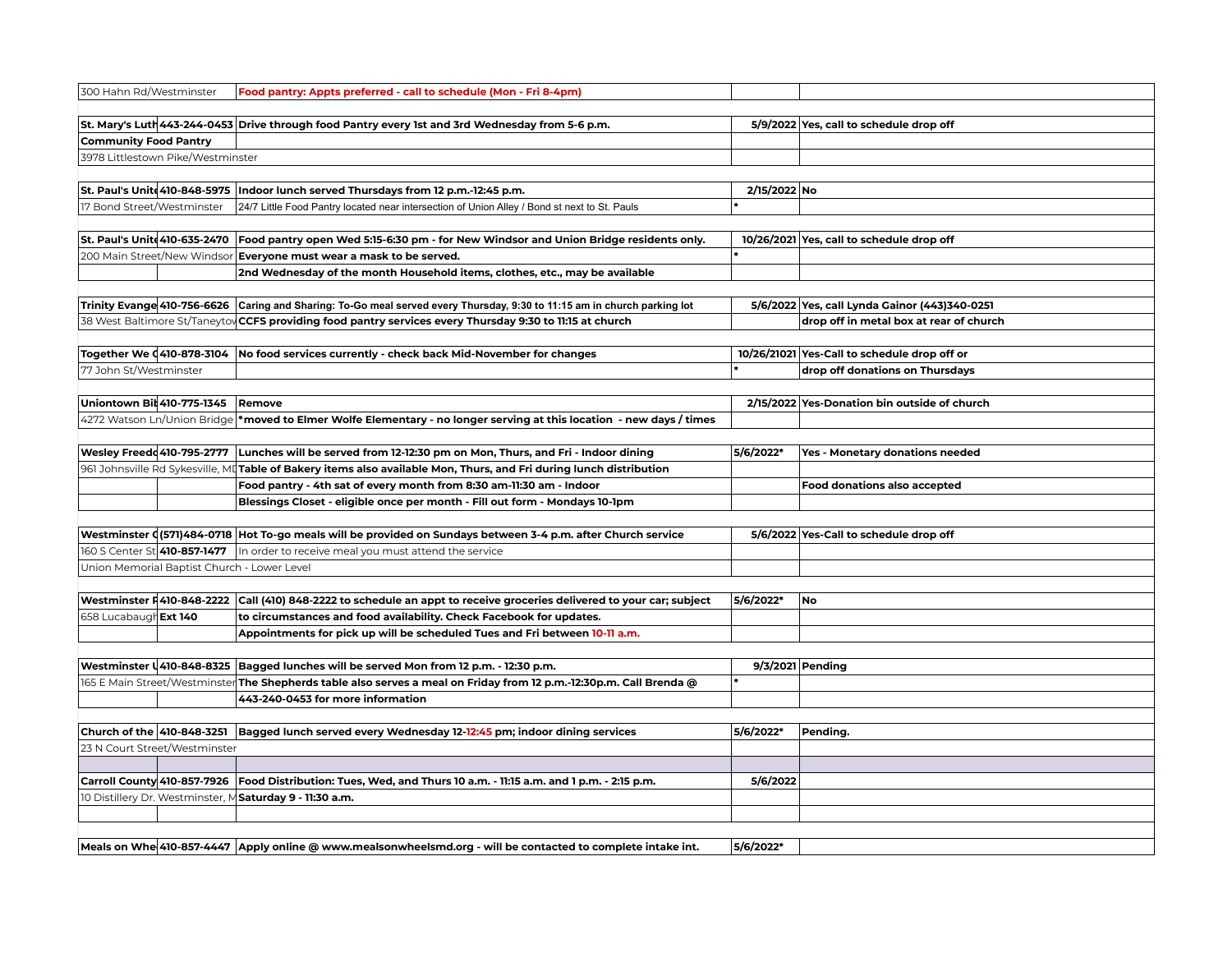|                                |                                          | Delivery of 4 frozen meals available 1-3 times a week Mon, Wed, Fri (choose frequency)                            |             |                                                                            |
|--------------------------------|------------------------------------------|-------------------------------------------------------------------------------------------------------------------|-------------|----------------------------------------------------------------------------|
|                                |                                          | Meals are for cost, but FS are accepted and MOW can assist w/food stamp applications                              |             |                                                                            |
|                                |                                          |                                                                                                                   |             |                                                                            |
|                                |                                          | Hampsteads L 443-956-0877 Food Pantry - Open for pick up 24/7                                                     |             | 5/6/2022 Yes - can be left directly in pantry                              |
|                                | <b>St John's United Methodist Church</b> |                                                                                                                   |             | or in prayer chapel of church                                              |
|                                | 1205 N Main St, Hampstead, MD 21074      |                                                                                                                   |             |                                                                            |
|                                |                                          |                                                                                                                   |             |                                                                            |
|                                | St James Luth 410-861-5567               | Providing bags of food Monday 5:30- 6:00pm                                                                        | 5/6/2022*   | Yes - Drop off at church Monday 3-6                                        |
|                                |                                          | 14 S. Benedum St, Union Bridg Hot meals served on the 2nd Monday of month 5:30-6 - Dine-in or takeout options     |             |                                                                            |
|                                |                                          |                                                                                                                   |             |                                                                            |
|                                | Bureau of Agir 410-386-3800              | Providing emergency meal kits to adults 60+ (Mon-Fri 8-5) call for information                                    | 5/9/2022    |                                                                            |
|                                | 125 Stoner Ave, Westminster, M           | All 5 Senior & Community Centers offer a combination of congregate meals and grab & go                            |             |                                                                            |
|                                |                                          | meals (Monday-Friday). Please call for meal times and menus                                                       |             |                                                                            |
|                                |                                          |                                                                                                                   |             |                                                                            |
|                                | Ebenezer Unit 410-795-6136               | Drive-through food pick up service from 9 am-11 am the 3rd Saturday of every month.                               |             | 3/1/2022 Pending.                                                          |
|                                | 901 Woodbine Road Sykesville             |                                                                                                                   |             |                                                                            |
|                                |                                          |                                                                                                                   |             |                                                                            |
|                                |                                          | St. John Catho 410-848-8693 St. Vincent De Paul food pantry (at St. John's) will provide emergency food for those | 5/6/2022 No |                                                                            |
| 43 Monroe St. Westminster      |                                          | in need. Call (410) 848-8693 and leave a message to schedule.                                                     |             |                                                                            |
|                                |                                          | Food Pantry Open Tuesday - Thursday 10-11:45am - Walk in                                                          |             |                                                                            |
|                                |                                          |                                                                                                                   |             |                                                                            |
|                                |                                          | HSP Day Cent 443-201-3428 Light-fare available during the day / dinner provided to street homeless individuals    | 5/6/2022    | https://sjwest.org/wp-content/uploads/2020/04/Food-Drive-Donation-List.pdf |
|                                | 17 Bond Street, Westminster Mat night    |                                                                                                                   |             |                                                                            |
|                                |                                          |                                                                                                                   |             |                                                                            |
|                                |                                          | Westminster (410-848-8090 Bagged lunches will be served Saturday from 12:00 - 12:30 p.m.                          | 3/1/2022    |                                                                            |
|                                | 1 Park Place, Westminster, MD 21157      |                                                                                                                   |             |                                                                            |
|                                |                                          |                                                                                                                   |             |                                                                            |
|                                |                                          | MCQE Pet Pan 443-507-6849 Providing pet food / essentials - call to schedule pick up (Delivery may be available)  |             | 5/6/2022 In need of donations for new van!!                                |
|                                |                                          | Check MCQE Facebook page for updates on locations                                                                 |             |                                                                            |
|                                |                                          |                                                                                                                   |             |                                                                            |
|                                | Crosswinds CH 410-848-5537               | Drive through food pick-up:                                                                                       | 5/6/2022*   |                                                                            |
|                                | 640 Lucabaugh Mill Rd, Westn             | Drive up Food pantries from 9 am - supplies last                                                                  |             |                                                                            |
|                                |                                          | 5/13/2022, 5/27/2022, 6/24/2022                                                                                   |             |                                                                            |
|                                |                                          |                                                                                                                   |             |                                                                            |
|                                |                                          | Human Societ 410-848-4810 Pet food and other necessities available on "Shed" Monday - Friday 9 a.m. - 4 p.m.      |             | 5/6/2022 Yes - In need of donations                                        |
|                                | 2517 Littlestown Pike, Westminster       |                                                                                                                   |             |                                                                            |
|                                |                                          |                                                                                                                   |             |                                                                            |
|                                | St Joseph Cath 443-920-9100              | Food pantry every Wednesday from 10 a.m. - 12 p.m.                                                                | 5/6/2022    |                                                                            |
| 915 Liberty Rd, Eldersburg, MD |                                          | Indoor distribution: Masks and social distancing required                                                         |             |                                                                            |
|                                |                                          | **In inclement weather situation call and check recording to see if open                                          |             |                                                                            |
|                                |                                          |                                                                                                                   |             |                                                                            |
|                                | Shepherd's Sta 410-857-5944              | Distributing emergency food and personal care essentials Tuesdays and Thursdays                                   | 5/6/2022    |                                                                            |
|                                | 30 Carroll St Westminster, MD            | BY APPOINTMENT ONLY: Call (410) 857-5944 for info and to schedule appt                                            |             |                                                                            |
|                                |                                          | Tuesday appointment hours: 10-2 / Thursday appointment hours: 1-5                                                 |             |                                                                            |
|                                |                                          |                                                                                                                   |             |                                                                            |
| Lasagna Love                   |                                          | Sign up at https://www.lasagnalove.org/ to receive prepared meals.                                                |             | 5/6/2022 Sign up to volunteer / Donate on website                          |
|                                |                                          |                                                                                                                   |             |                                                                            |